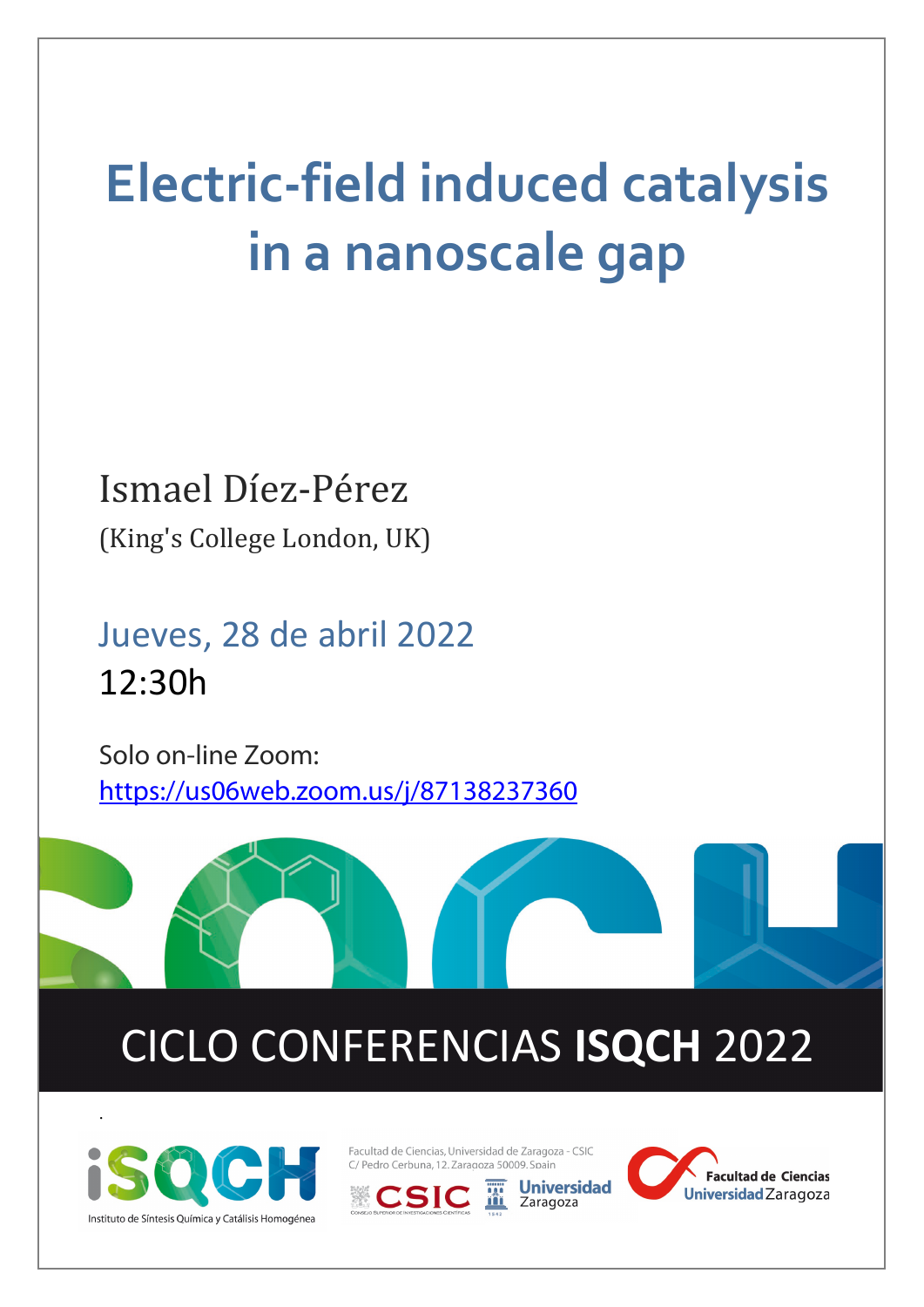#### **SINGLE-PROTEIN ELECTRONICS AND BIOELECTRICITY**

### **Ismael Díez-Pérez**

*Chemistry Department, King's College London, Britannia House, 7 Trinity St, London*

#### **Abstract**

In the realm of the Single-Molecule Electronics, a suite of advanced electrical characterization approaches have emerged allowing measuring charge transport in an electric contact made out of an individual molecule[1]. The field has (and is still) drawn(ing) an scenario where individual molecules can be chemically modified to deliver a particular electrical function in a nanoscale circuit, e.g. variable resistors[2], diodes[3], switches[4], etc. Along this excursion, we have observed that single molecules trapped in a nanoscale tunneling junction experience conformational structural changes and changes in molecule/electrode contact geometries, which are usually accompanied by large conductance variations and can be easily detected electrically[1].

Such changes are induced by the imposed forces fields experienced by the molecules within the nanoscale gap, namely, a mechanical force and/or an electric field. In the past decade, we have learnt that under certain force field conditions, the individual molecules wired in a nanoscale junction undergo chemical transformations. Here, we will present a couple of illustrative examples of the use of single-molecule junction to study and control reactivity at the nanoscale using electric fields, a concept that is inherent in the natural enzymatic molecular machinery[5]. Tunable, well-oriented electric fields can be easily delivered along the main junction axis of a nanoscale electrical device[6]. We exploited the latter to study; (1) a simple monomolecular cis-trans isomerization reaction[7], and (2) a bi-molecular Diels-Alder reaction[8]. Along with the experimental design and fundamental chemistry aspects, we will discuss the advantages these examples can bring to possible technological applications.

[1]. L. Sun *et al.* Chem. Soc. Rev., 2014,43, 7378-7411.

[2]. A. C. Aragones *et al.* Chem. Eur.J.2015, 21,7716 –7720.

[3]. I. Diez-Perez *et al.* Nature Chemistry 1, 635–641 (2009).

[4]. N. Darwish *et al.* Nano Lett. 2014, 14, 12, 7064–7070.

[5]. Stephen D. Fried *et al.* Annu Rev Biochem. 2017; 86: 387–415.

[6]. N. Darwish *et al.* "Principles of Molecular Devices Operated by Electric Fields" in Effects of Electric Fields on Structure and Reactivity: New Horizons in Chemistry, Royal Society of Chemistry, Ed. Sason Shaik.

[7]. C. S. Quintans *et al.* Appl. Sci. 2021, 11(8), 3317.

[8]. A. C. Aragones *et al.* Nature 531, 88–91 (2016).